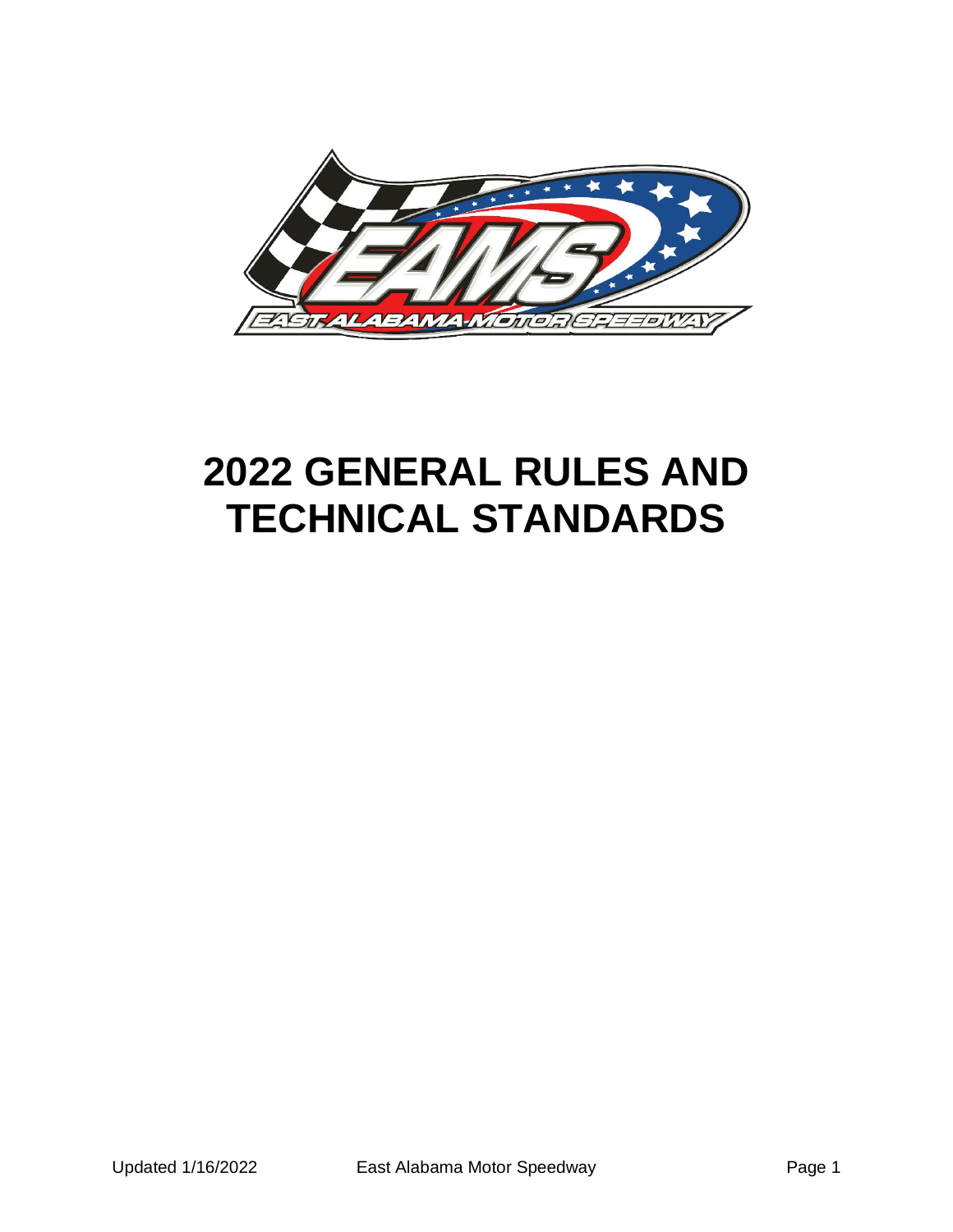# **GENERAL RULES**

The general rules apply to each and every driver, mechanic, and/or pit personnel. Some items may not apply to each class –. If you are uncertain, please ask a track official.

#### **YOU ARE EXPECTED TO KNOW THE RULES.**

The rules and/or regulations set forth herein are designed to provide for the orderly conduct of racing events and to establish minimum acceptable requirements for such events. These rules shall govern the condition of all events, and by participating in these events, all participants agree to comply with these rules. NO EXPRESS OR IMPLIED WARRANTY OF SAFETY SHALL RESULT FROM PUBLICATION OF, OR COMPLIANCE WITH THESE RULES AND/OR REGULATIONS. They are intended as a guide for the conduct of the sport and are in no way a guarantee against injury or death to a participant, spectator, or official.

EAMS officials shall be empowered to permit minor deviation from any of the specifications herein, or impose any further restrictions that, in their opinion, do not alter the minimum acceptable requirements. NO EXPRESS OR IMPLIED WARRANTY OF SAFETY SHALL RESULT FROM SUCH ALTERATION OF SPECIFICATIONS. Any interpretation or deviation of these rules is left to the discretion of the officials. All decisions are final.

EAMS is private property. Any person on this property without permission of EAMS is guilty of trespass and subject to the penalties prescribed by law. Through your registration or association, you have been given the authority to be on the property in conjunction with racing activities. However, EAMS management reserves the right to make or cancel this authority at any time if your presence or conduct is not in the best interest of the sport of auto racing, your fellow competitors, the fans, management and/or the employees of the raceway.

# **TRACK REGISTRATION**

- 1. Cars may not race in more than one class per race night, exception: 2 drivers may use the same car in 602 Late Model Sportsman and 602 Charger.
- 2. Drivers may not race in more than one local class per race night. If a non-EAMS class is competing, drivers may compete in both the Sanctioned Event Race and local class when competing with a different car.
- 3. It will be the responsibility of all drivers/teams to sign in and pay their entry fees PRIOR to the drivers' meeting. Sign in will be conducted at a designated location. ONLY a driver or crew representative shall be allowed to sign in the car that is at the track prior to cut off. EAMS officials may draw for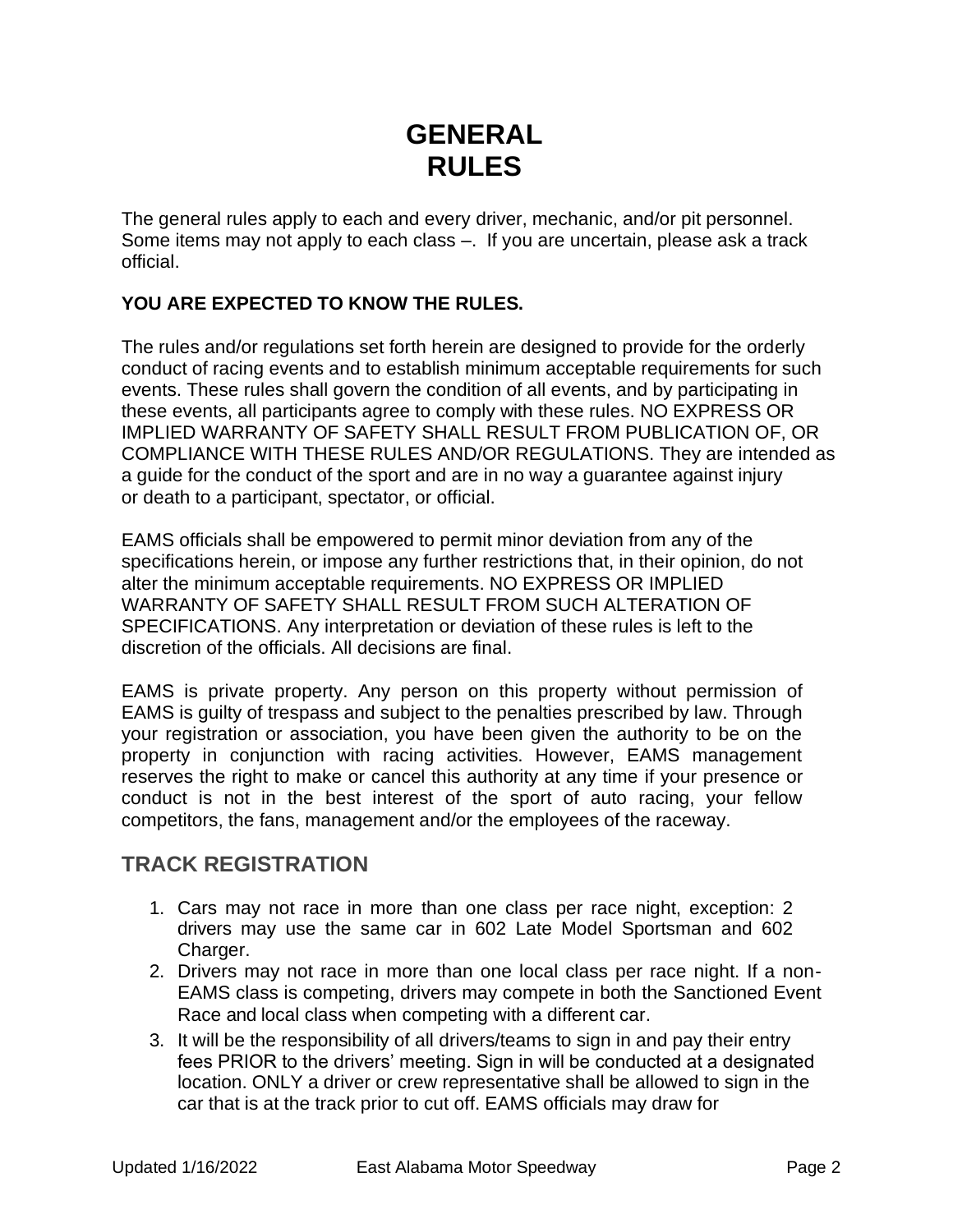drivers/teams not present at the track under exceptional circumstances beyond the control of EAMS officials or the drivers/teams being signed in. The pill draw will be closed once the drivers' meeting has started. Each driver must read and decide if he or she is going to sign the tax registration form and the competition and enforcement portion of the registration form to be eligible to compete in a EAMS event. By doing so, the driver understands that the rules, enforcement calls, and decisions of EAMS are final.

- 4. PLEASE NOTE: By Entering, Qualifying and/or Racing in a EAMS event, you are accepting these rules as those under which you are prepared to race.
- 5. It is a condition of entry that the Driver's Registration Form is completed and handed in prior to the driver's first race of the season. If a driver changes cars or teams during the season, it is his/her responsibility to re-register. It is also the

responsibility of the driver/team to fill out a Sponsorship Registration Card upon sign in. These cards will be used for the announcement and publication of sponsors throughout the season. If there is a change in sponsorship, it is the driver's/ team's responsibility to notify EAMS Raceway Officials.

# **RAIN-OUT POLICY**

1. Once a feature event is completed within any division after any qualifying has been completed, the racing program will be considered a complete show.

Divisions not completing a feature event that evening will run a double feature program the following week, or as EAMS officials determine the best scenario to make up.

- a. The first feature will be run according to the line-up for the rain date or at the point the feature was halted.
- b. The second feature will be run according to the blind draw held at the pit window prior to the new night's event start.
- c. There will not be any qualifying events on double feature nights for the division running two features. Points and prize money will be issued for both features.
- d. There will be NO REFUNDS OR EXCHANGES DUE TO RAINOUTS.
- e. In the event that the following week is a scheduled special event, changes may be made to this policy to accommodate different sponsors and situations beyond our control.

# **PROMOTIONAL RELEASE**

Fans, drivers, crews, or anyone attending or competing in any race event or promotional event shall consent to the use of their name, as well as pictures and/or video of themselves and/or their race car. This shall include, but not be limited to, publicity, advertising, sales, and endorsements, both before and after the events, and relinquishes any rights to photos or videos taken in connection with said events.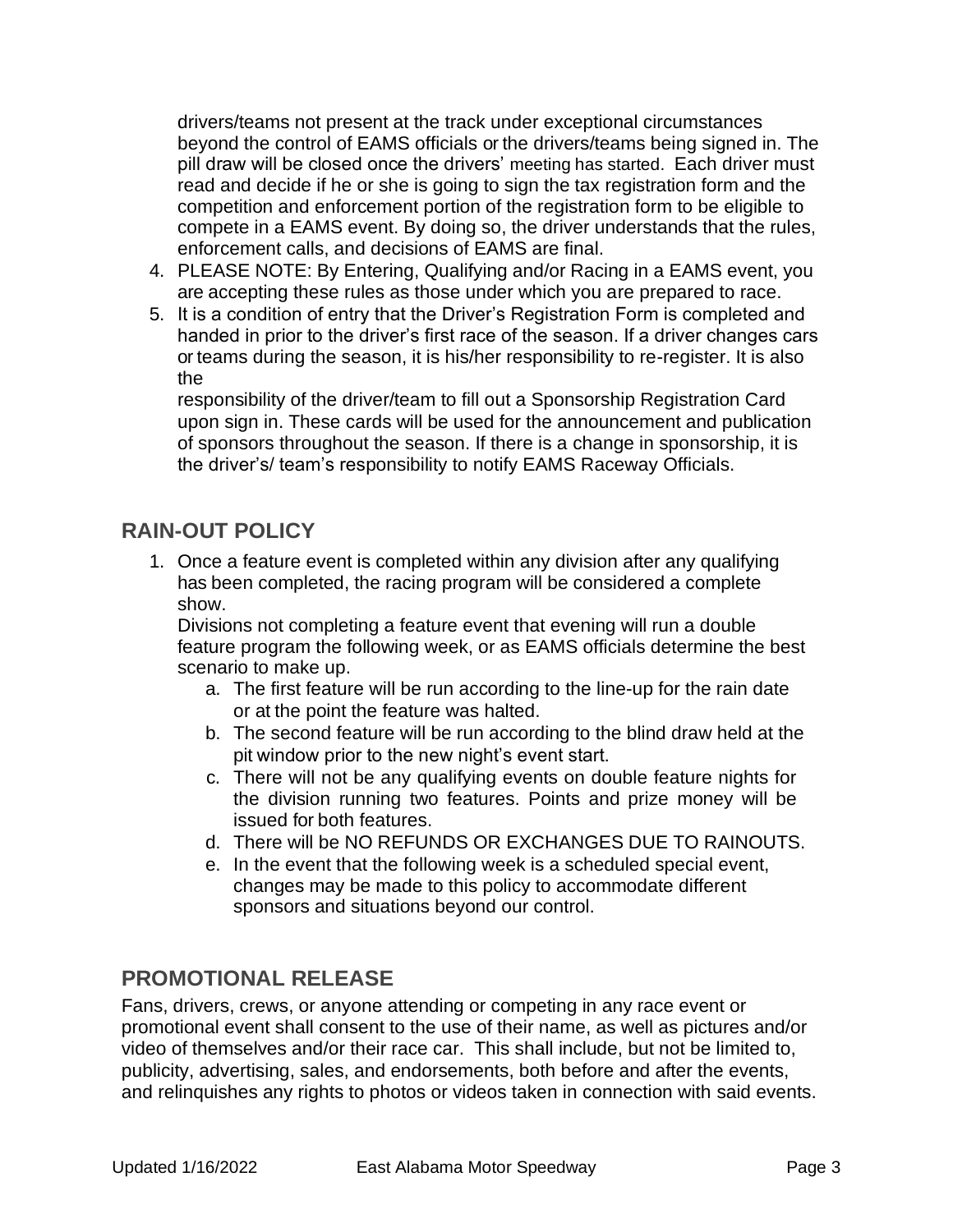# **TRACK SAFETY**

- 1. Every driver should inspect the racing surface, and the race track, to learn any defects, obstructions, or anything which, in their opinion, may be unsafe, and
	- report any such condition to EAMS officials in writing, if found.
- 2. All drivers participating in any racing events are believed to have inspected the track and found all conditions satisfactory. If not, they should not race.
- 3. The participant further acknowledges that he/she is cognizant of the inherent risks associated with auto racing and assumes such risk with full knowledge and understanding.

# **ACCIDENT CLAIM AND/OR INJURY INFORMATION**

- 1. All injuries must be immediately communicated to EAMS officials for proper reporting.
- 2. If you are physically unable to provide necessary information to complete the reporting, a crewmember or other responsible parties shall provide all necessary information so proper insurance guidelines may be followed.
- 3. No claims will be considered unless reported prior to leaving EAMS property that day.

# **MINORS – Parent/Guardian Release REQUIRED for Competition and Pit Areas**

- *1.* No one under the age of 18 will be allowed to drive, warm-up, or race a car unless they are able to furnish a minor release from their parents or legal guardians. *Drivers under the age of 16 must have special permission from EAMS management.*
- 2. Due to insurance regulations anyone under the age of 18 entering the pit area, must have the proper parent/guardian release forms on file within the raceway.

# **RESERVED PIT SPACES FOR WEEKLY EVENTS**

- 1. Pit spaces are reserved for race vehicles and their hauler/trailer. All vehicles, except the truck pulling the trailer, must be parked outside the pit areas.
- 2. EAMS assumes no responsibility for any vehicles, trailers, race cars, equipment, parts or contents of vehicles while they are parked on raceway property.

# **CAR IDENTIFICATION**

1. Car numbers must be no less than eighteen (18) inches high with a three (3) inch wide stroke. All numbers must be easy to read from the scoring tower. Numbers on the roof must face the tower.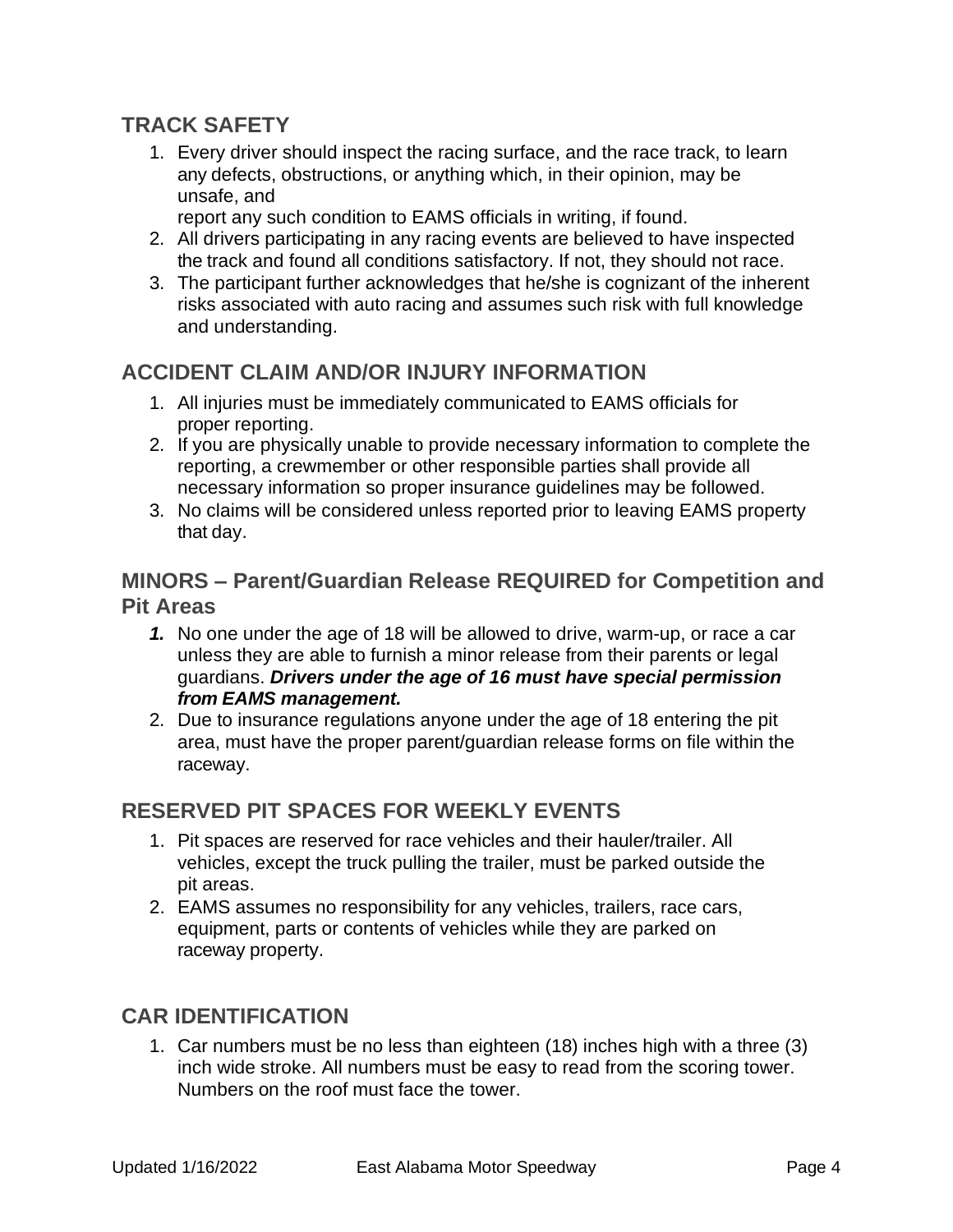# **RACE EVENT PROCEDURES**

- 1. Track officials' decisions will be final.
- 2. Track officials reserve the right to issue penalty including suspension, fine, probation or any combination thereof.
- 3. Anyone entering EAMS must purchase a ticket. If you do not purchase a ticket, you may be banned from EAMS indefinitely.
- 4. All children under the age of 14 in the pit area must be accompanied by an adult at all times. Failure to follow this rule could result in being removed from the pits and/or track. All pit entrants under the age of 18, must have parental consent/minor's release form on file with the raceway. See rule above.
- 5. No one will be allowed in the tower.
- 6. Drivers caught drinking, using marijuana, or other controlled substances will be suspended. All drivers may be subject to a Breathalyzer test. Any driver caught drinking alcoholic beverages at any race will automatically forfeit any prize money and points for that race.
- 7. No fighting allowed.
- 8. Any driver or crewmember that enters another driver's pit area will be considered the aggressor. If the incident happens away from either driver's pit area, both drivers and pit crew will be considered aggressors. All participants will be subject to penalty. Drivers are responsible for the crew members.
- 9. Anyone using obscene language or gestures that can be seen/heard by fans in the main grandstands will be subject to penalty. Drivers are responsible for crewmembers.
- 10.Anyone that curses, threatens, or places their hands on an EAMS official will lose pit access privileges for the remainder of the racing season. Repeated incidents or overly aggressive acts toward an EAMS official will result in removal from the property.
- 11.Anyone driving in the pits must do so in a slow and responsible manner. Anyone that drives reckless or out-of-control as determined by officials could face penalties.
- 12.Drivers are responsible for their own draw. It is the responsibility of the driver to draw for the correct class and use his or her correct name.
- 13.In the event of a low car count in a division, EAMS reserves the right to amend, reschedule, postpone, or delete the division.
- 14.EAMS reserves the right to add weight to any car in order to offset any minor rule violation. Official's discretion will be utilized. All cars need to have 100 lbs of

lead that is painted white, pre-drilled with half-inch (1/2") bolts and large washers readily available to be added to the car in the event of a rules violation.

- 15.If a driver must use a backup vehicle after running a heat race or qualifying race, they will relinquish any position earned and must start behind all of the qualifying vehicles in the feature.
- 16.All drivers must have a RACEceiver at ALL times while on the track. It is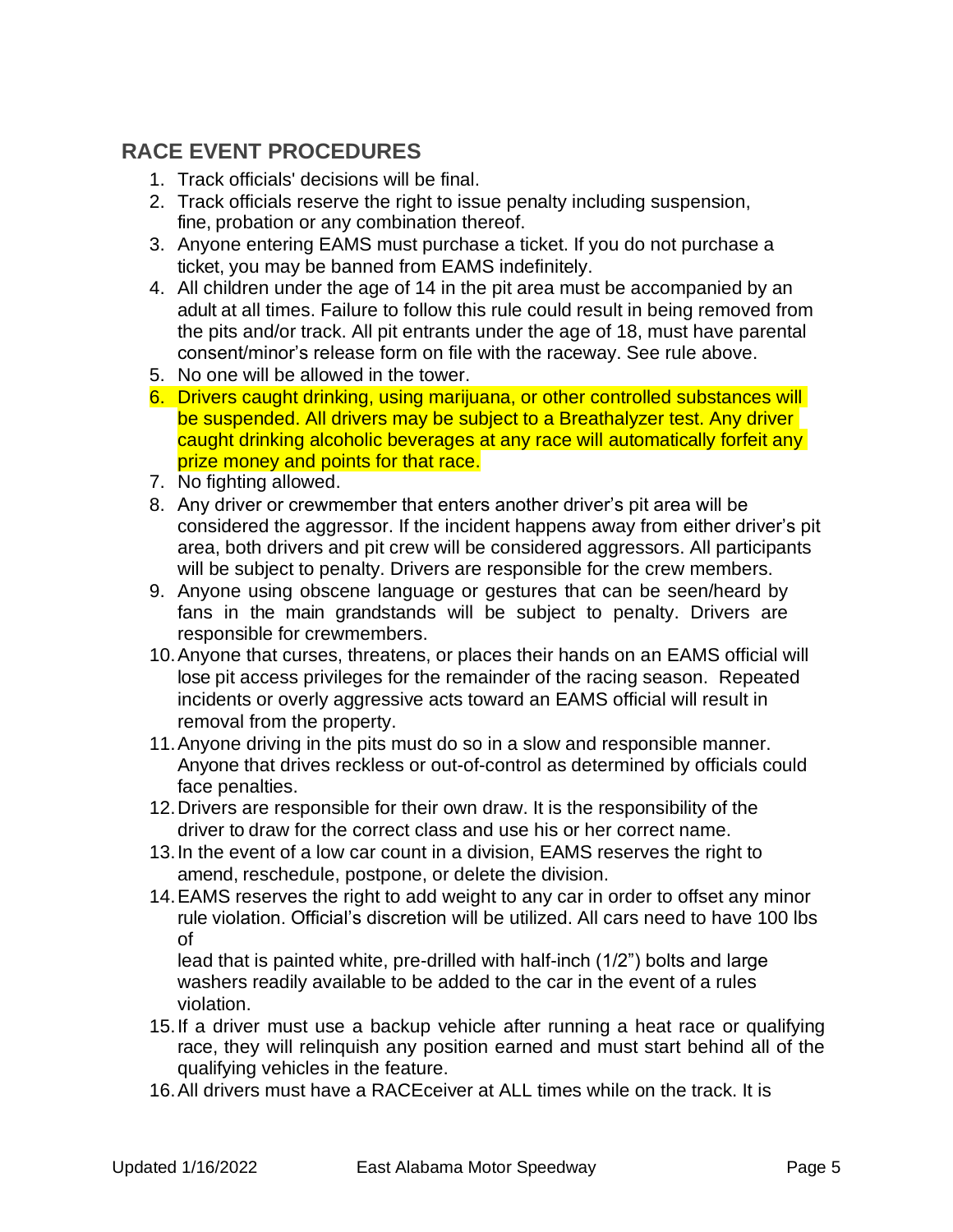the driver's responsibility to have a RACEceiver in working order.

- 17.No two-way radios allowed.
- 18.All cars are subject to inspection by track officials at any time.
- 19.Teams may either make the appropriate change(s) necessary to comply with track rules or add lead as instructed by track officials to be eligible to race that night.
- 20.Track reserves the right to adjust weight in ALL classes at any time in the interest of competition for everyone.
- 21.If directed, cars must be lined up in their starting position in the staging area before completion of the previous race. If you are not lined up in position before the completion of the previous race, you are considered late and you will start at the rear of the field. There will be a Pit Official in the staging area to make this decision.
- 22.The initial green flag starts the race (see Race Starts/Double File Restarts below for more details).
- 23.To be the official leader of the race, the leader plus 2 must have crossed the start/finish line.
- 24.When the caution flag has been displayed and/or announced on RaceCeiver, cars that did not pass the start/finish line will be lined up according to the previous green flag lap.
- 25.At the discretion of the track officials, any car causing a caution or any car involved in the cause of the caution will be placed at the rear of the field for the restart.
- 26.Any car that purposely brings out the caution may be disqualified.
- 27.Any car that brings out the caution two times in the race will be disqualified from the event.
- 28.If a car sustains any damage on the racetrack that requires repair, the car must go to the pits for the necessary repairs.
- 29.Any car going to the pits while under caution or red flag must go to the rear of the field for the restart.
- 30.Work on race cars must be done in the pit area. No work is to be done to the cars on the track.
- 31.Any driver going to the pit area from the raceway under green must enter the pits using the middle entrance on the back straightaway. Any driver going to the pit area from the raceway under yellow or red must enter the pits at the safest location.
- 32.Any driver getting out of his/her car while on the track under caution or red flag condition will be sent to the pits. The only time this rule will be waived is for safety reasons.
- 33.Absolutely no crewmembers or observers are allowed on the track for any reason, unless directed by a track official. Doing so will result in immediate disqualification, loss of points, and prize money.
- 34.Observers must remain behind all barriers during the race. Observers in the pit area WILL NOT stand or sit on any barriers, equipment, or other elevated platforms. Doing so can result in removal from the track.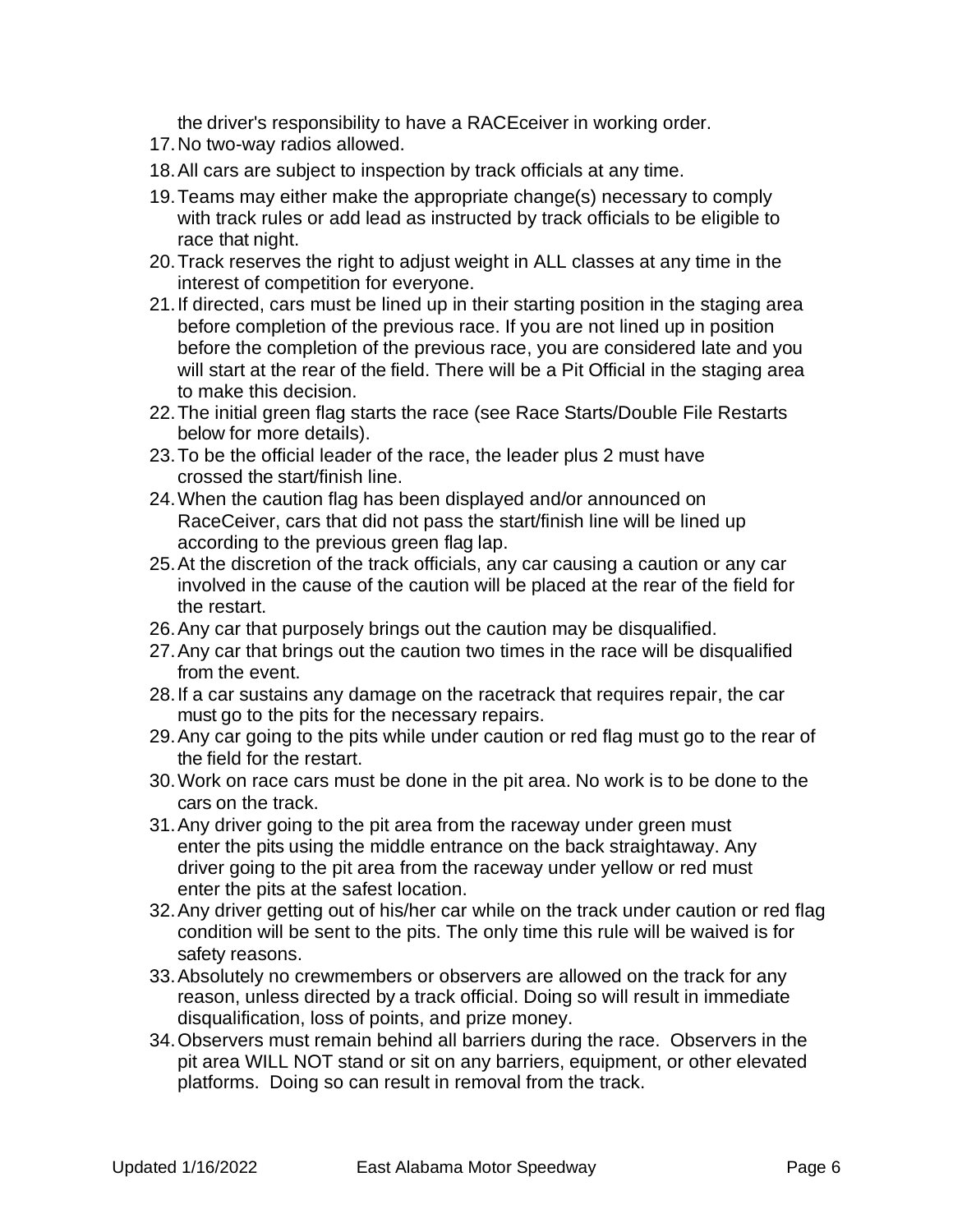- 35.Any unnecessary roughness on the track will result in the race being stopped and the person or persons responsible being parked and disqualified from the event.
- 36.Any driver who intentionally hits another car under caution, or after the race has ended, will be disqualified, lose all points and money awarded for the event, and be suspended for two races.
- 37. After the race is complete, the top 3 finishers in all divisions must go directly to the scales to weigh in. All others must exit the track and return to their respective pit area.
- 38.The 1 pound per lap burn off is for green flag laps completed, not scheduled.
- 39.If you are deemed to be light at the scales after the feature, you will receive last place position prize money and points.
- 40.Any car found to be illegal will result in the loss of any posted points or money for that race.
- 41.Drivers refusing to tear down while being protested will lose all posted points and prize money for that night and be placed on probation for two months. The second refusal will result in the loss of all posted points and prize money for the night and suspension for the remainder of the season.
- 42.No used tires shall be left on EAMS property.
- 43.We do not hold prize money for anyone. It must be picked up the night of the race or arrangements need to be made the night of the race.
- 44.If necessary, during a caution, EAMS staff on the front straightaway will attempt to pull sheet metal off of tires (only.)

# **FLAG RULES**

- ❏ Green: start of race
- ❏ Yellow: Caution wreck or debris on track. Slow down; follow the car you were behind on the last lap. DO NOT race back to the start/finish line.
- ❏ Red: Emergency STOP as quickly and safely as possible. Do not pass the flag stand when this flag is displayed. Failure to stop when the red flag is displayed will result in a one lap penalty or disqualification.
- ❏ Blue/Yellow: you are about to be lapped; move to the outside immediately.
- ❏ Black: Consultations pull into the pits to receive instruction from an official.
- ❏ White: one lap to go
- ❏ Checkered: The race is over. Safely return to the pit area.

# **QUALIFYING**

- 1. Group Qualifying
	- a. Amount of cars on the racetrack during each qualifying group is determined by car count and track officials.
	- b. Two (2) green flag laps will be counted for each car.
	- c. Fastest of 2 laps will determine the fastest qualifier and race positions.
	- d. Failure to exit the track after completion of qualifying laps will result in loss of your fastest lap. Your fastest lap will be used for line ups.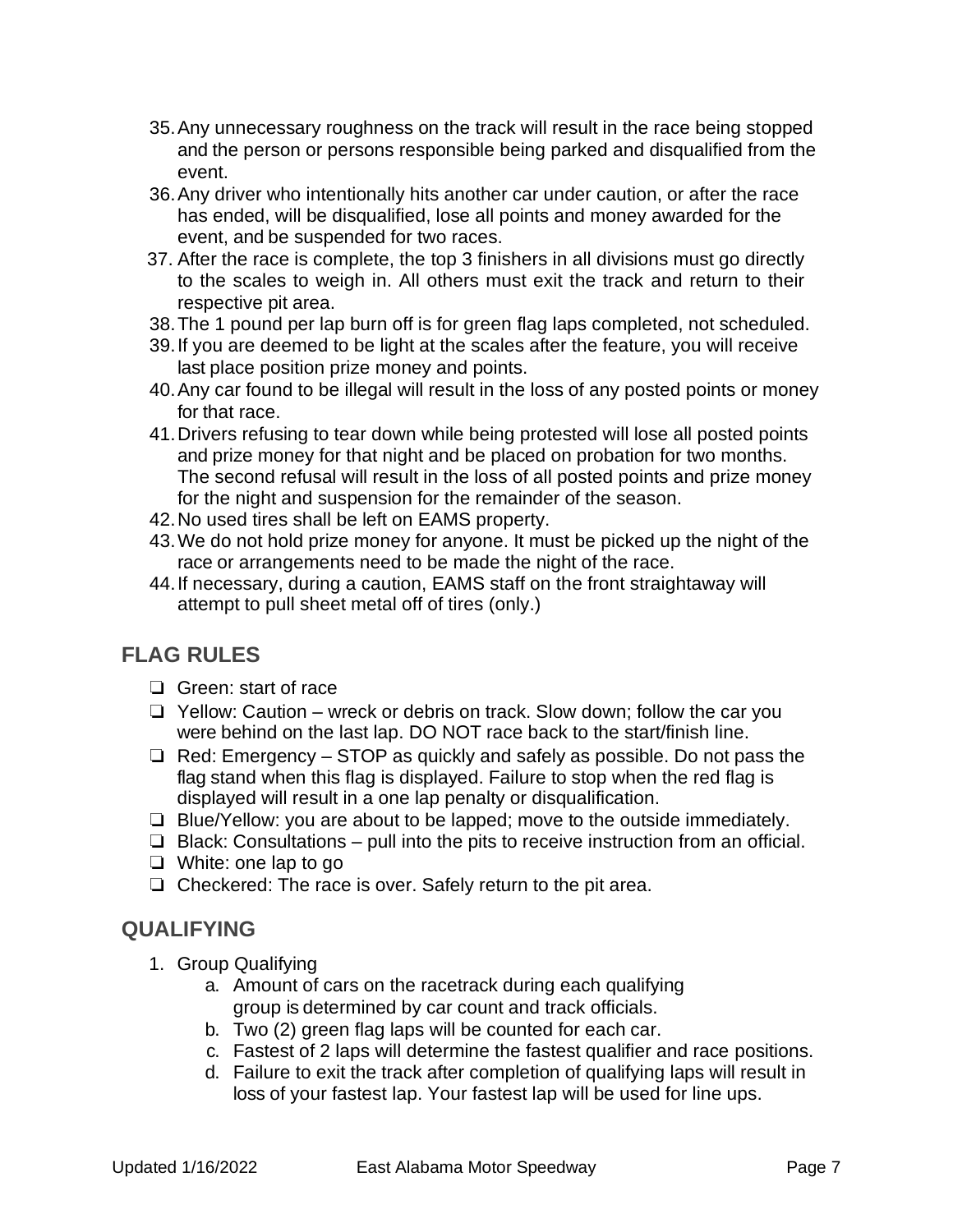2. Car count will determine the need for Heat Races and/or Consolation Races.

# **RACE STARTS**

- 1. The initial green flag starts the race. Drivers are expected to remain in nose to tail, side-by-side formation until the drop of the green flag, as determined by the raceway starter. Jumping the start (moving out of line before the flag) will be considered a penalty and the offending driver or drivers will be penalized.
- 2. In the event of a caution before the first lap is completed, the field will be lined up for a complete restart in the original grid order, provided there are no penalties to be assessed.
- 3. No jack rabbit starts or laying back.

# **DOUBLE FILE RESTARTS**

- 1. All divisions, unless otherwise noted, will use double file restarts.
- 2. When a caution flag occurs after the first lap is complete, the cars will line back up single file. Once officials determine all cars are in the proper position, the signal will be given to the field and the leader will move to the front row alone. The car in 2nd place will have 5 seconds to "choose" inside vs outside. The following cars will line up opposite the car in front of them, i.e., 3rd out, 4th in, 5th out, etc.
- 3. On double file restarts, the leader starts the race in the start box anywhere that is determined by race director. Cars may not lay back in an attempt to get a run on the cars in front of them.
- 4. Any car that is judged to be jumping the start will be penalized two spots from where they were originally placed for the restart. If the same car is judged to be jumping a second time in the same race it will be sent to the rear of the field.

#### **FUEL**

- 1. Pump gas or racing fuel only. (RACING FUEL AVAILABLE AT TRACK)
	- a. Pump gas may contain up to 10% ethanol as allowed by law.
	- b. Gas must pass an acid test.
- 2. E85 Fuel is allowed.
	- a. Fuel must check within 1% at any time checked (MIN 84% Ethanol –MAX86%)
- 3. No alcohol, methanol, nitrous oxide, or chemical additives including, but not limited to, propylene oxide, nitromethane, nitro propane, or any nitrate additives.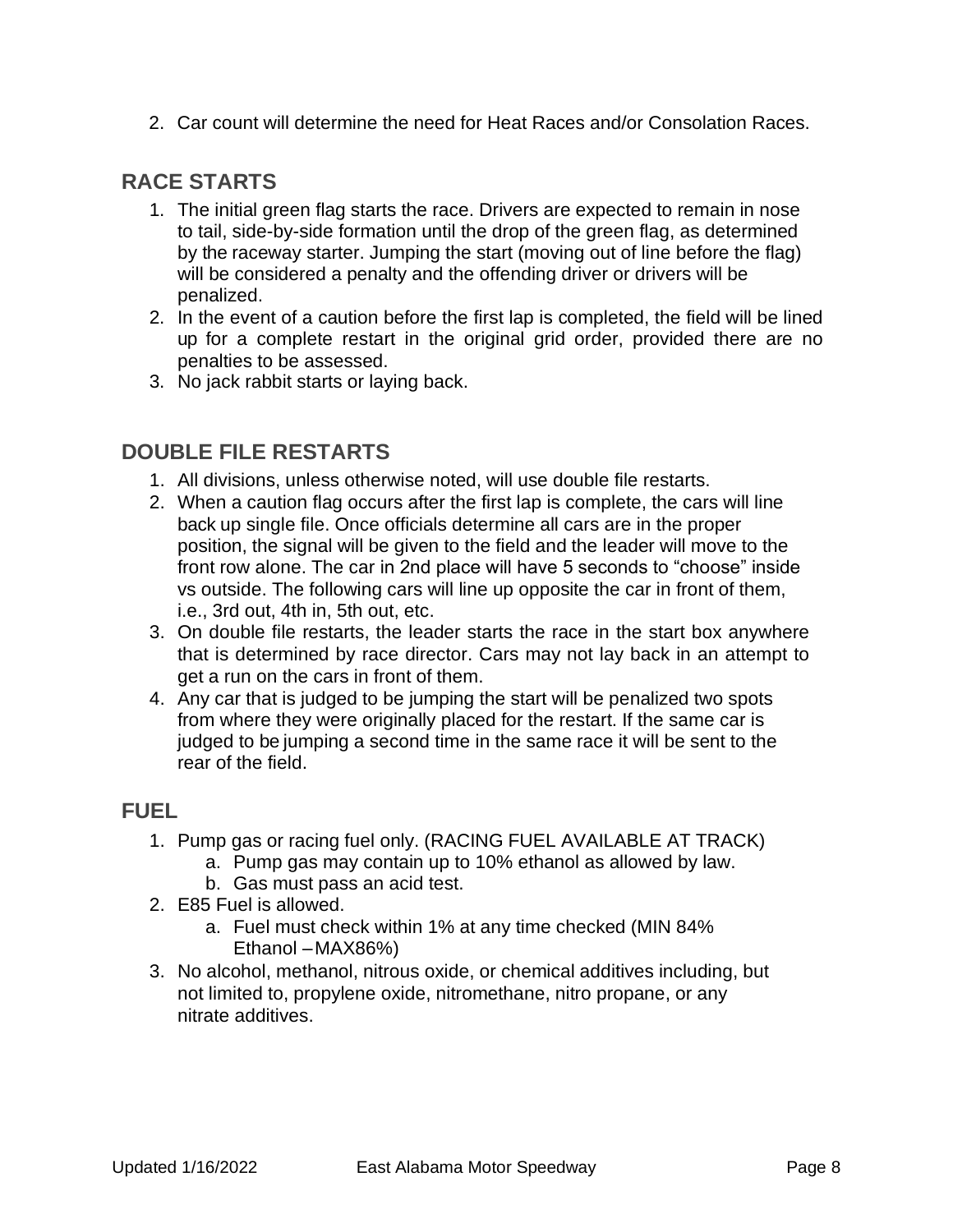#### **PROTESTS**

- 1. All protests and claims must be filed in writing with the tech inspector within 5 minutes of the race winner crossing the scales.
- 2. Any driver wishing to protest must finish in the top three and be on the lead lap to protest. Any of the top three finishers may be protested. Any car in the top three that is found illegal at the scales or during the track's regular tech may not protest. All protests must be filed along with the required protest fee (CASH ONLY) to the inspector within 5 minutes of the completion of the race. The protested driver will have the right to protest a car that filed the original protest. A 5-minute time limit will apply after the inspector notifies the protested driver. You may only protest the car finishing in front of you, i.e., 3rd may NOT protest 1st unless you protest 1st AND 2nd, etc.
- 3. Refusing to teardown means you automatically forfeit all prize money and points for that race.
- 4. If you teardown and are found illegal, you automatically forfeit all prize money and points for that race and you will be placed on probation for the remainder of the season.
- 5. Teardown time: 2 hours maximum from the time the inspector gives permission to start. If more than one item is protested, an inspector may allow extra time for teardown.
- 6. The protested car may have 3 people in the pen at teardown: two to tear down and a tech man. The protesting driver may have one representative in the pen. All persons in the pen will conduct themselves in a sportsmanlike manner. If not, the Technical Inspector can call off the protest, disqualify, or bar persons that do not behave accordingly. If any other persons are told more than twice to move away from the car, the protest will be null and void. Everyone must stay at least 5 feet away from any protested car.
- 7. If the driver refuses to teardown, the driver that filed the protest will be refunded one hundred percent of his or her money.
- 8. Inspectors' discretion will be utilized in determining cars legality ruling will be FINAL.
- 9. During teardown, all oil and antifreeze must be drained into an approved container located in the center of pits. Anyone caught dumping oil or antifreeze on the ground will be suspended.

#### **PROTEST FEES**

- 1. V-8 ENGINES
	- a. \$350 for one head and two valves (Track retains \$50).
	- b. \$400 for oil pan (Track retains \$50).
- 2. CRATE ENGINE
	- a. \$1100 (Track retains \$100)
- 3. ALL CLASSES
	- a. \$150 flywheel and clutch (Track retains \$25).
	- b. \$50 for carburetor (Track retains \$25)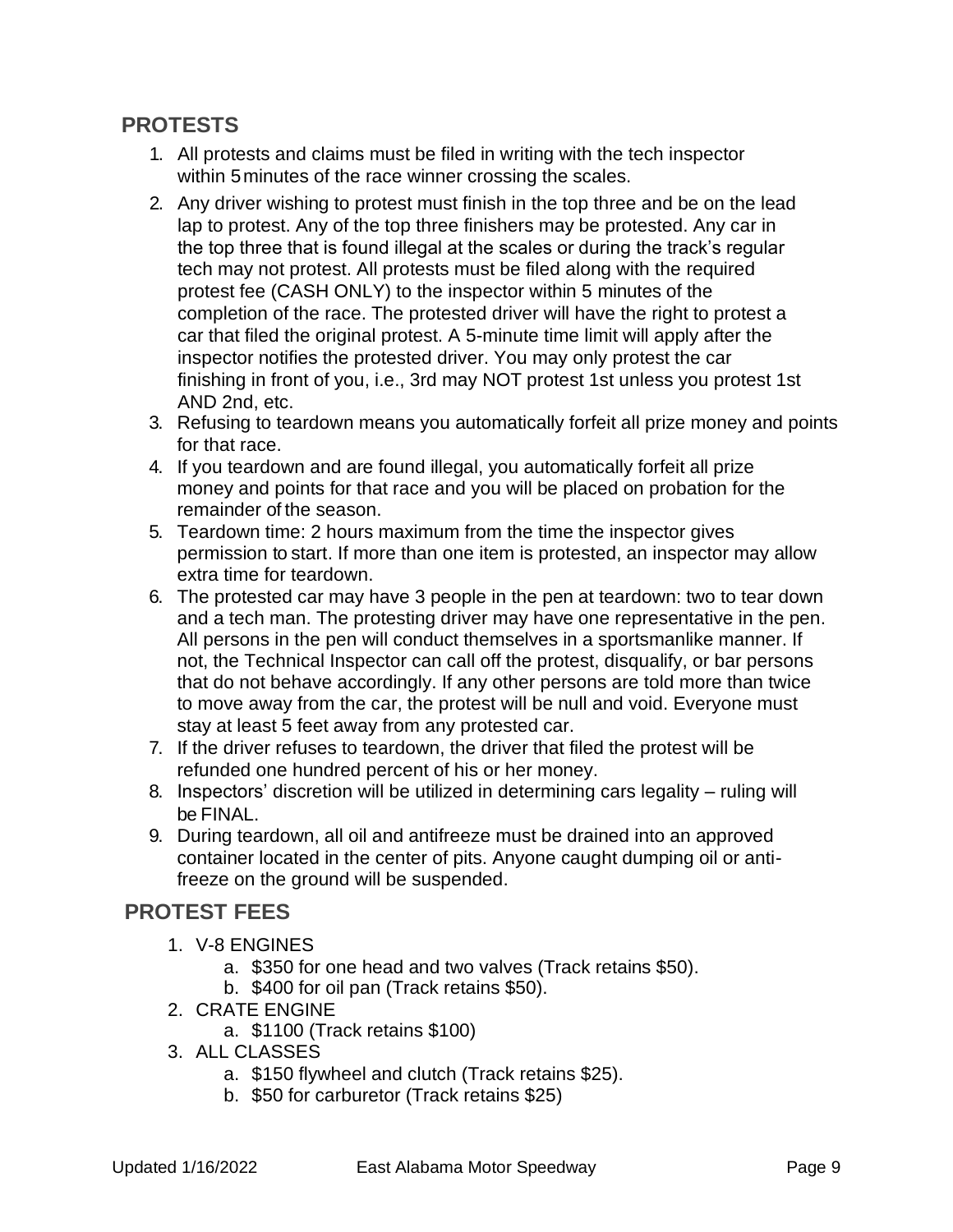- c. \$50 to check wheelbase (Track retains \$25)
- d. \$150 for rear end (Track retains \$50)
- e. \$175 tire analysis fee (Track retains all and pays for test)

# **TRACTION CONTROL DEVICES**

- 1. All electronic and/or computerized wheel spin and/or ignition retardation and/or acceleration limiting and/or traction control devices of any type will not be permitted.
- 2. Adjustable ping control devices, dial-a-chip controls, timing controls and/or automated throttle controls, or similar devices will not be permitted.
- 3. Adjustable restrictor plates will not be permitted.
- 4. Remote control components of any type will not be permitted.
- 5. Radios and/or devices for transmitting the voice and/or data will not be permitted.
- 6. Data acquisition systems and/or electronic or digital timing devices will not be permitted.